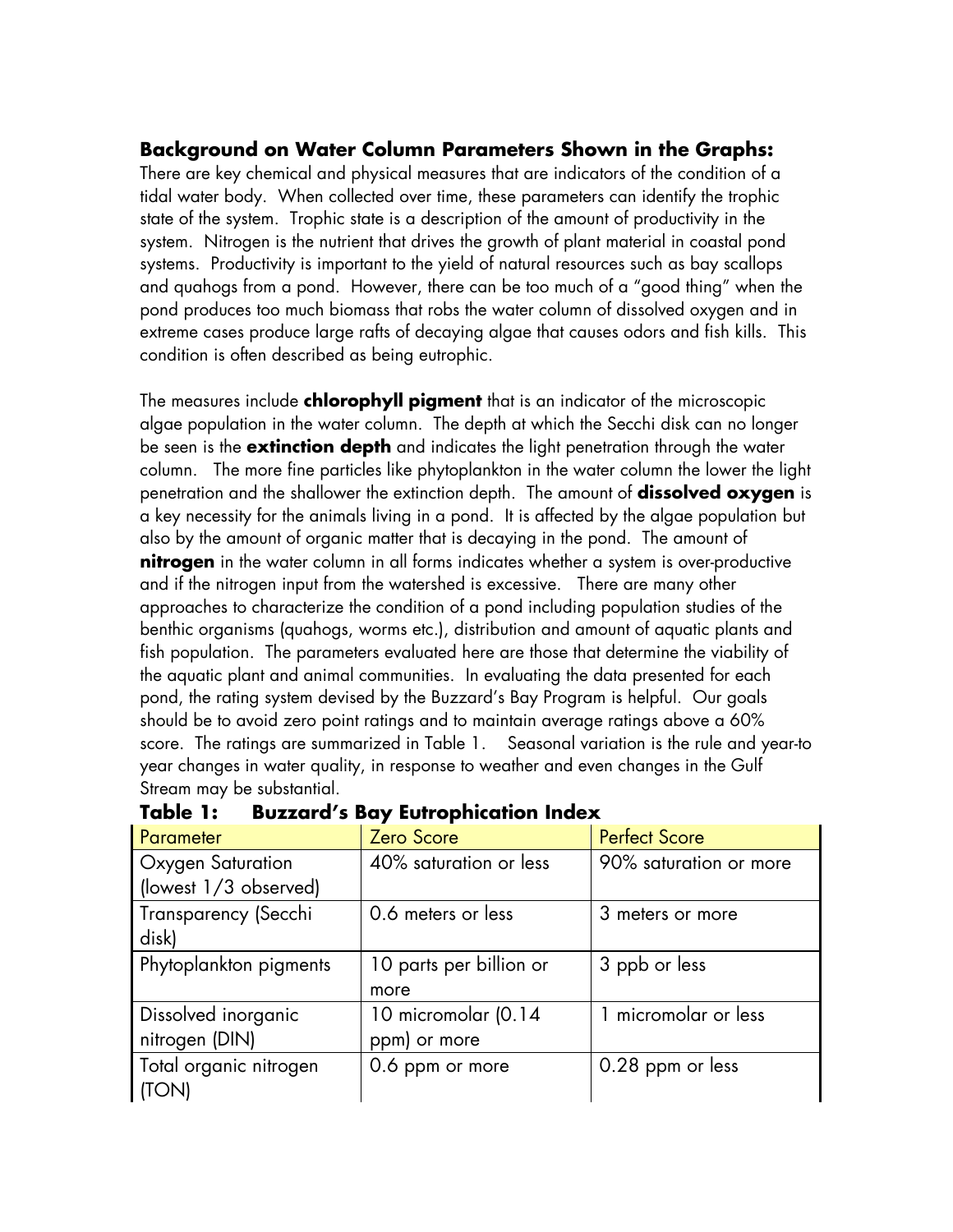In reviewing the charts, we suggest that you apply a desirable goal for these water bodies as follows:

- maintain ratings that are above 60% of the perfect score value for DO saturation and Secchi depth and
- less than 60% of the zero score value for pigments, DIN and TON for the growing season.

**The application of any rating system to such a diverse group of ponds is prone to misinterpretation. The caveat to the text that follows is that these ratings will change as the amount of specific information we have increases. The rating system will be refined specifically for each pond during the Massachusetts Estuaries Project study of these systems.** 

#### **CHILMARK POND:**

This pond is very different in terms of circulation than most tidal ponds in that it is cut open to the sea periodically, remains tidal from as little as a few days to as many as a month or more and then the inlet closes and the pond gradually freshens as it receives stream and groundwater input that refills it. When the pond is open to the ocean, tidal circulation replaces the water in the pond system every 15 days. When the pond is closed to the ocean, the exchange time ranges from 60 days to well over 100 days. This allows the nitrogen to be circulated repeatedly into producing new generations of phytoplankton and building up large amounts of organic matter. The implications for salinity and water quality are enormous.

The area covered by water varies with the height of the Ponds that depends on the state of the inlet through the barrier beach. The area of the ponds during an open pond was determined (Wilcox, 2001) from aerial photographs (3/25/98 flight with scale at 1 inch is 1042 feet) using planimeter. The Upper Pond measured 33.1 acres (1.44 million square feet) and the Lower Pond was 145.5 acres (6.34 million square feet) at low water. When the Lower Pond is at its highest (about 5 feet NGVD), a large area of wetlands is flooded (Long Point, Allen Point and the area around Gilbert's Cove). The wetland area was measured by planimeter from aerial photos (1998) at 79.8 acres that brings the Lower Pond (including the connecting channel to the Upper Pond) to a total surface area of 241 acres when it is at its highest stage. The Upper Pond at that stage approaches 35 to 40 acres. The Upper Pond is exclusively a fresh water body except during extreme storm conditions. The Lower Pond is brackish for most of the time and may develop salinity near the Atlantic Ocean during the unusual times when the inlet remains open for extended periods of time.

The Pond contains some small oyster beds located along the barrier beach on the south side. It has a herring population of unknown size. The Upper Pond provides suitable spawning habitat. The excessive productivity in the system makes it unsuitable for eelgrass. In fact, the eelgrass beds probably died out a very long time ago.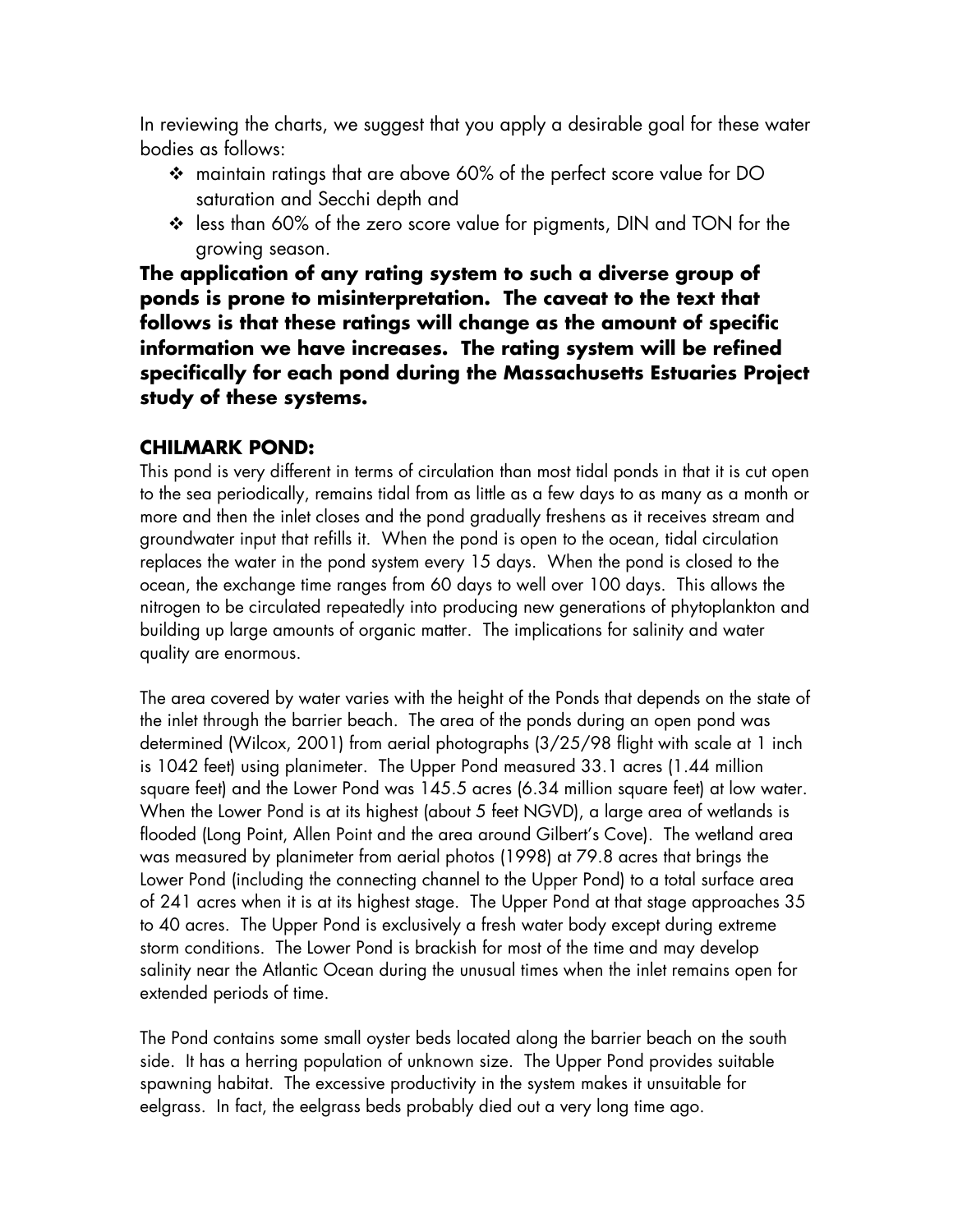During 2004, the Pond was opened to the ocean on July 8 and remained tidal until near the end of August. Water quality was improved over 2003 as a result of the long period of tidal flow. Salinity values remained between 21 and 28 parts per thousand from July through the last sampling round in early September.

## **In the charts, you will note the following:**

- Dissolved inorganic nitrogen values were at acceptable concentrations throughout the sampling period. This is in marked contrast to the 2003 values.
- Despite the lower DIN values, during the sampling period TON at all stations is very close to or exceeds the zero point limit for tidal ponds. The outlet from the upper fresh Pond (CHP7) is over this limit during the sampling period. High TON is a reflection of the limited tidal exchange that the south-shore great ponds experience.
- Pigments associated with chlorophyll-bearing phytoplankton in the water column are elevated in the western half of the Pond during a most of the sampling period. The eastern sampling stations (CHP1 and 3) have acceptable values. Station 7, at the point where the fresh water discharge from the western (Upper) pond enters the eastern (Lower) pond is well above the zero point value through most of the summer. The pattern of high chlorophyll in the western half and lower values in the eastern half is a result of the summer opening providing exchange that dominates the eastern half of the system.
- Dissolved oxygen saturation below the surface at Stations CHP3 and CHP5 was generally above 80% throughout the sampling period. The values from CHP5 are very near the surface due to the Pond being open and at a low level during the sampling.
- Secchi readings were difficult to obtain due to the shallow water depths while the Pond was open to the ocean. Secchi depth readings at station CHP6 were improved over 2003 probably as a result of better tidal circulation.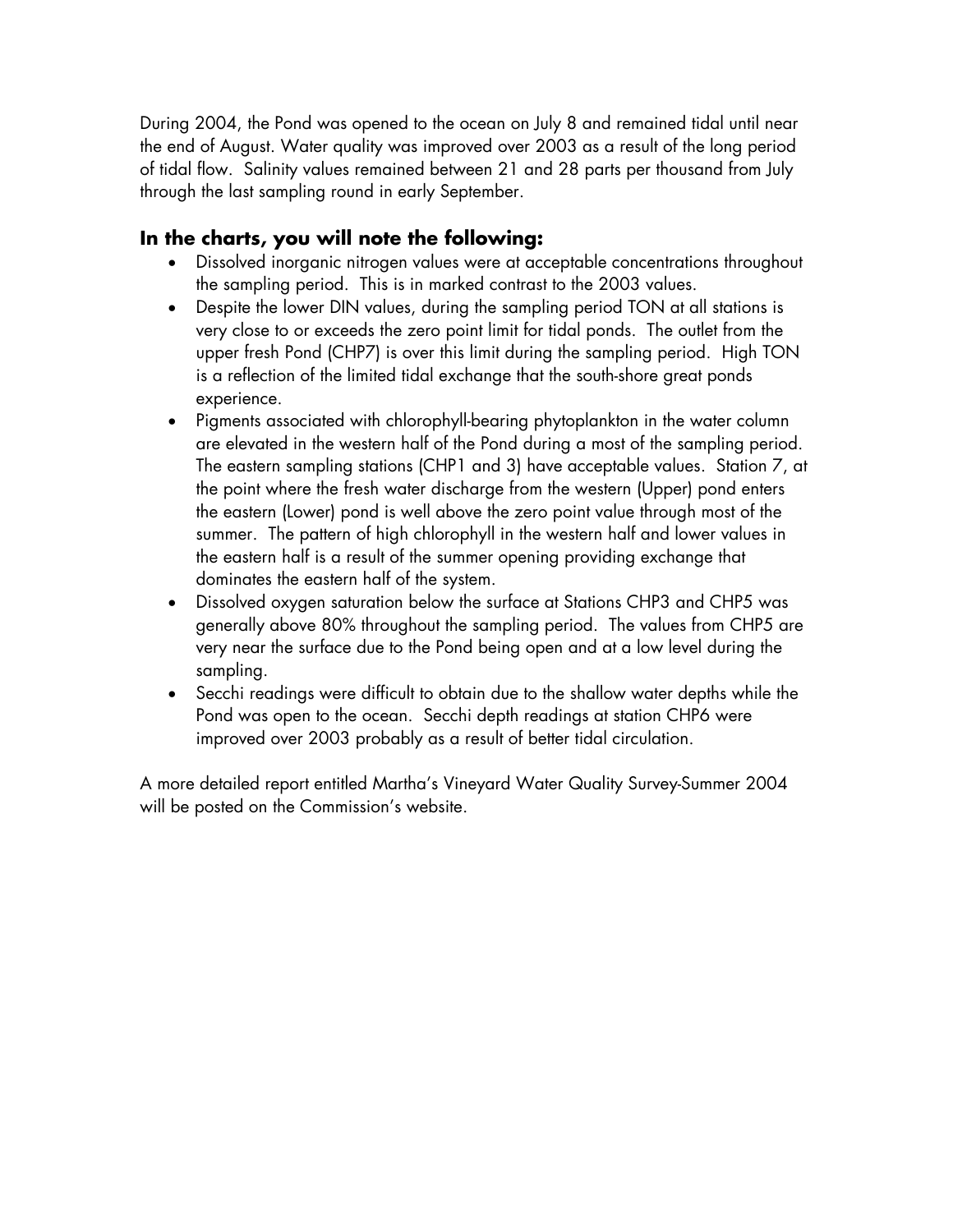#### **Edgartown Great Pond:**

This pond is very different in terms of circulation than most tidal ponds in that it is cut open to the sea periodically, remains tidal from as little as a few days to as many as a month or more and then the inlet closes and the pond gradually freshens as it receives stream and groundwater input that refills it. When the pond is open to the ocean, tidal circulation replaces the water in the pond system every 13 days. When the pond is closed to the ocean, the exchange time ranges from 60 days to well over 100 days. This allows the nitrogen to be circulated repeatedly into producing new generations of phytoplankton and building up large amounts of organic matter. The implications for salinity and water quality are enormous.

The area of the system varies from the closed-inlet situation where the Pond fills with groundwater and reaches 895 acres to the tidal condition where it covers only 462 acres. The Pond contains oyster beds that have recently stabilized after a significant decline due to the oyster disease dermo. There are also widely varying numbers of soft-shelled clams and blue claw crabs.

During 2004, the inlet to the ocean was open from April 3 to April 14 and again from June 11 to June 24. The Pond did not refill enough to allow another opening until November.

#### **In the charts, you will note the following:**

- During 2004, the Total Organic Nitrogen was at or above the desirable target of less than 0.4 milligrams per liter. The Cove stations generally have more TON than the stations in or near the main body of the Pond. The values recorded were higher than those measured in 2003 probably due to less tidal circulation during July and August.
- The variation between Cove stations and mid-Pond stations is even more dramatic for dissolved inorganic nitrogen (DIN) reflecting the increased dominance of fresh groundwater input toward the head of each Cove. The mid-Pond stations are generally at the desirable target of 6 micromoles per liter. In 2003, the Cove stations were well above that level before the June inlet but declined to low levels after the inlet closed. This phenomenon may have developed due to the below average rainfall in July and August.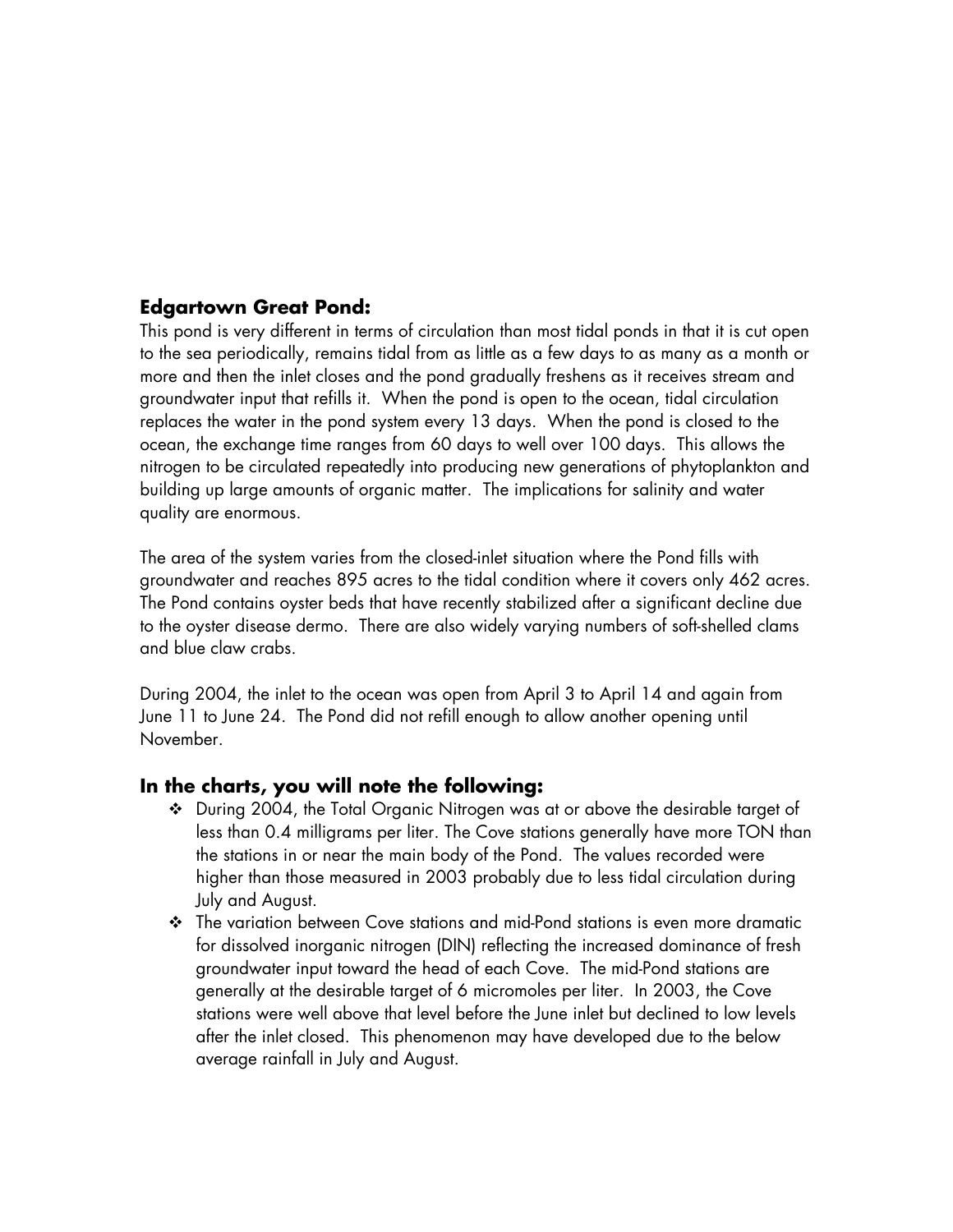- Total pigment concentration was at or below the desired goal of 6 micrograms per liter at all stations by the end of the sampling period. Stations 4, 9 and 10 exceeded the desirable target during the period from mid-July to early August.
- Secchi extinction depth is lower in a cove station like EGP11 in Turkeyland Cove or EGP8 in Job's Neck Cove than in a more central station like EGP2 at the southern end of Mashacket Cove. In the more central stations, the extinction depth was near to the desirable goal of 1.8 meters or more throughout the sampling period. In the Coves, the depth was less than desirable but above the zero point value.
- The dissolved oxygen saturation in the deeper water declined following the closing of the inlet in late June. The saturation values were generally at or above 70%.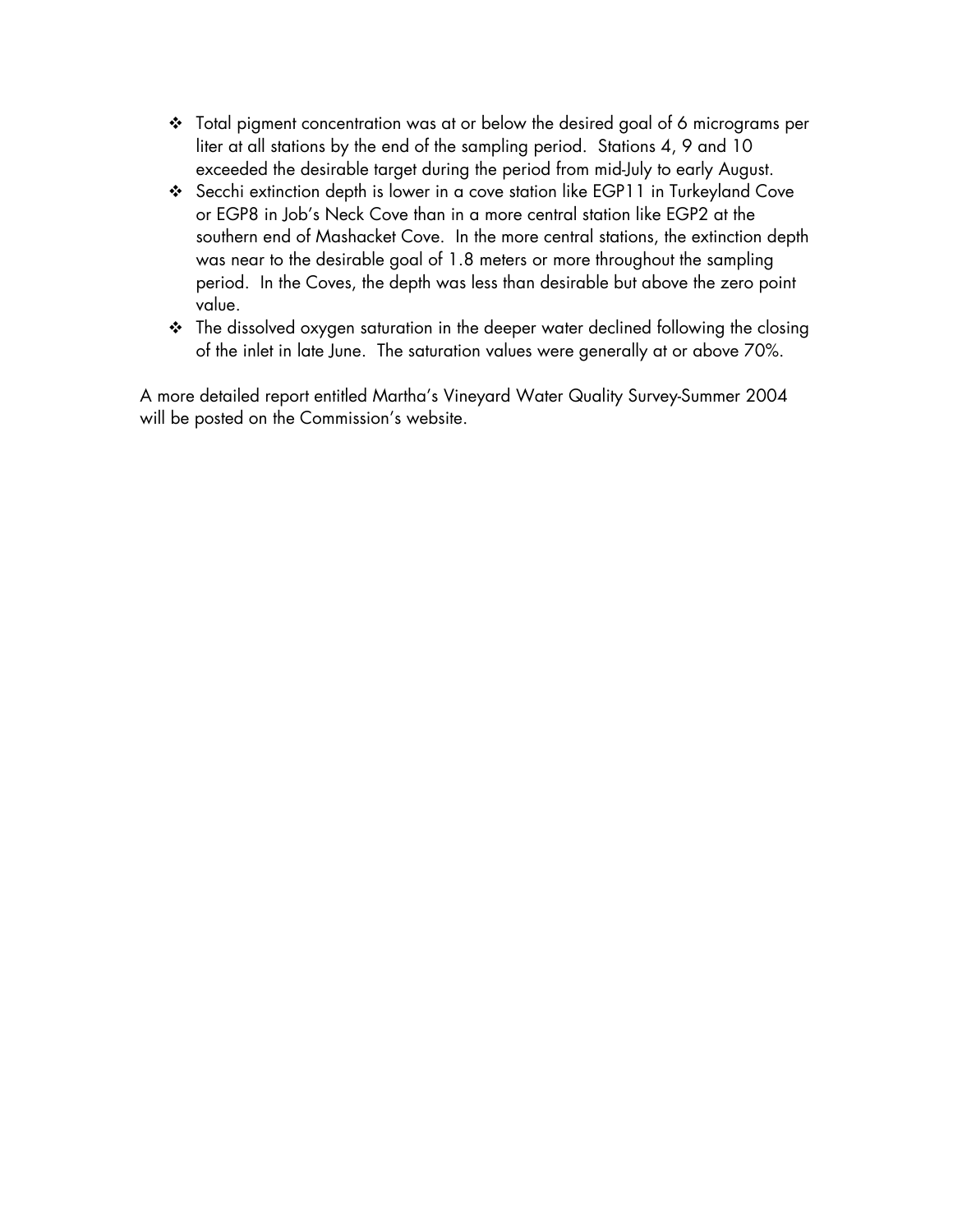## **Farm Pond:**

Farm Pond is a 33-acre tidal pond. The watershed is dense but largely seasonal residential with on-site wastewater disposal. The northern and northwestern parts of the watershed are high density.

The tidal signal is severely reduced in transit through the culvert beneath Beach Road. An approximate 2-foot tide range in Nantucket Sound is reduced to 0.31 feet within the Pond (Wilcox and Dripps, 1999 unpublished). The volume of the Pond at mid-tide was determined to be 4.465 million cubic feet and the tidal prism to be 0.44 cubic feet (Wilcox and Dripps, unpublished). The estimated time for 95% tidal exchange is 15 days. This figure could be significantly reduced by enlarging the culvert, adding a second one or replacing it with bridge or large box culvert.

The Pond now contains a significant eelgrass bed throughout the entire Pond. This reflects an increase in coverage over that mapped in 1998. The eelgrass is heavily coated with epiphytes and is at some risk (Hempy and Wilcox, 1998). It probably continues to thrive mainly because the Pond is so shallow (most is less than 4 feet deep).

The Pond may have a limited herring population. It also contains quahogs and soft-shelled clams.

### **In the charts, you will note the following:**

• Total Organic Nitrogen concentrations in the water column are above acceptable levels throughout the sampling period. We hypothesize that the eelgrass continues to thrive because the Pond is so shallow that sunlight can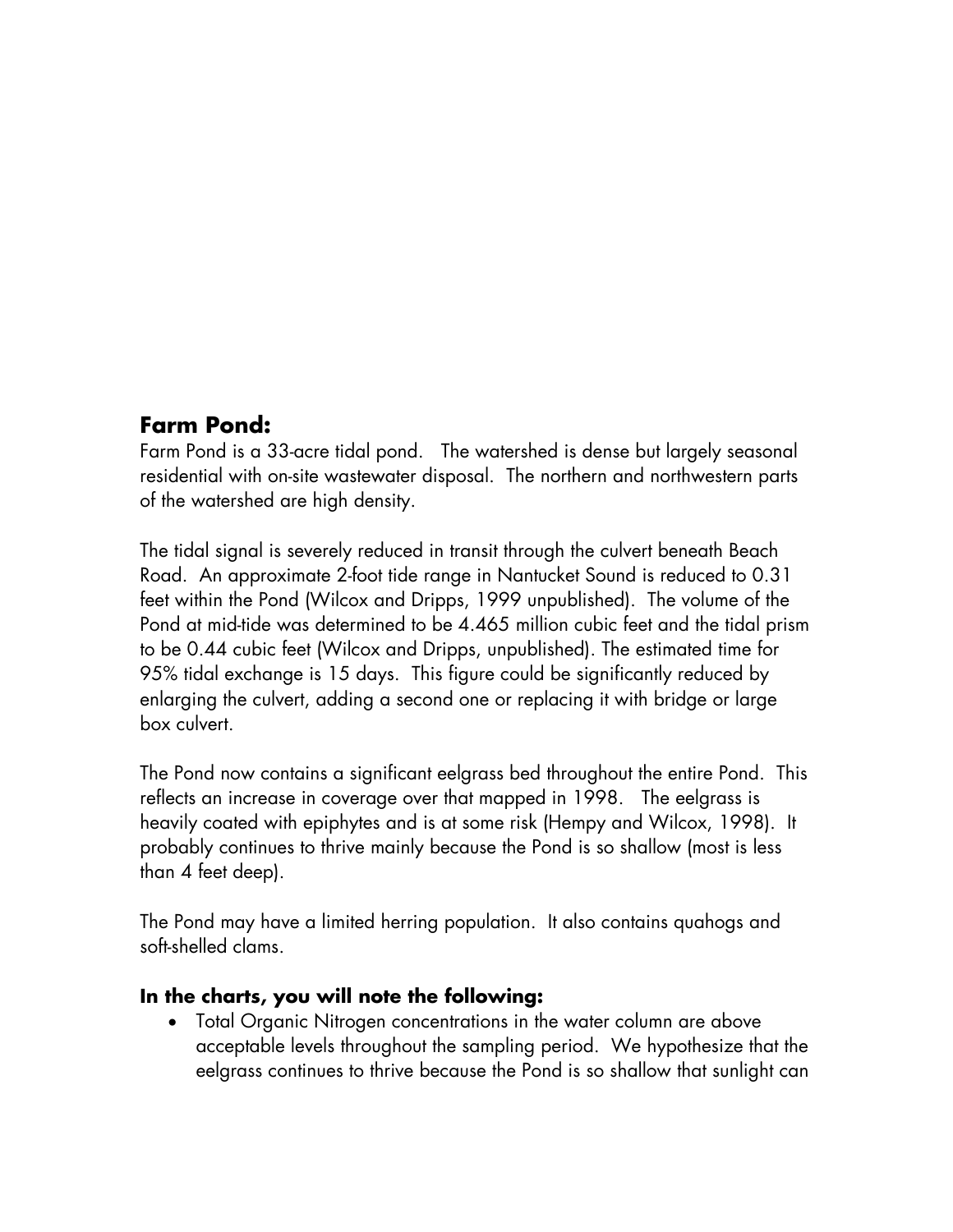penetrate through the water column and through the slime growing on the leaf blades.

- Dissolved inorganic nitrogen concentrations are low through the sampling period.
- Chlorophyll and other pigments are too high periodically during the sampling period.
- Dissolved oxygen saturation is generally at or above the desirable level during the sampling period.
- The Pond is so shallow that Secchi extinction depths could not be obtained.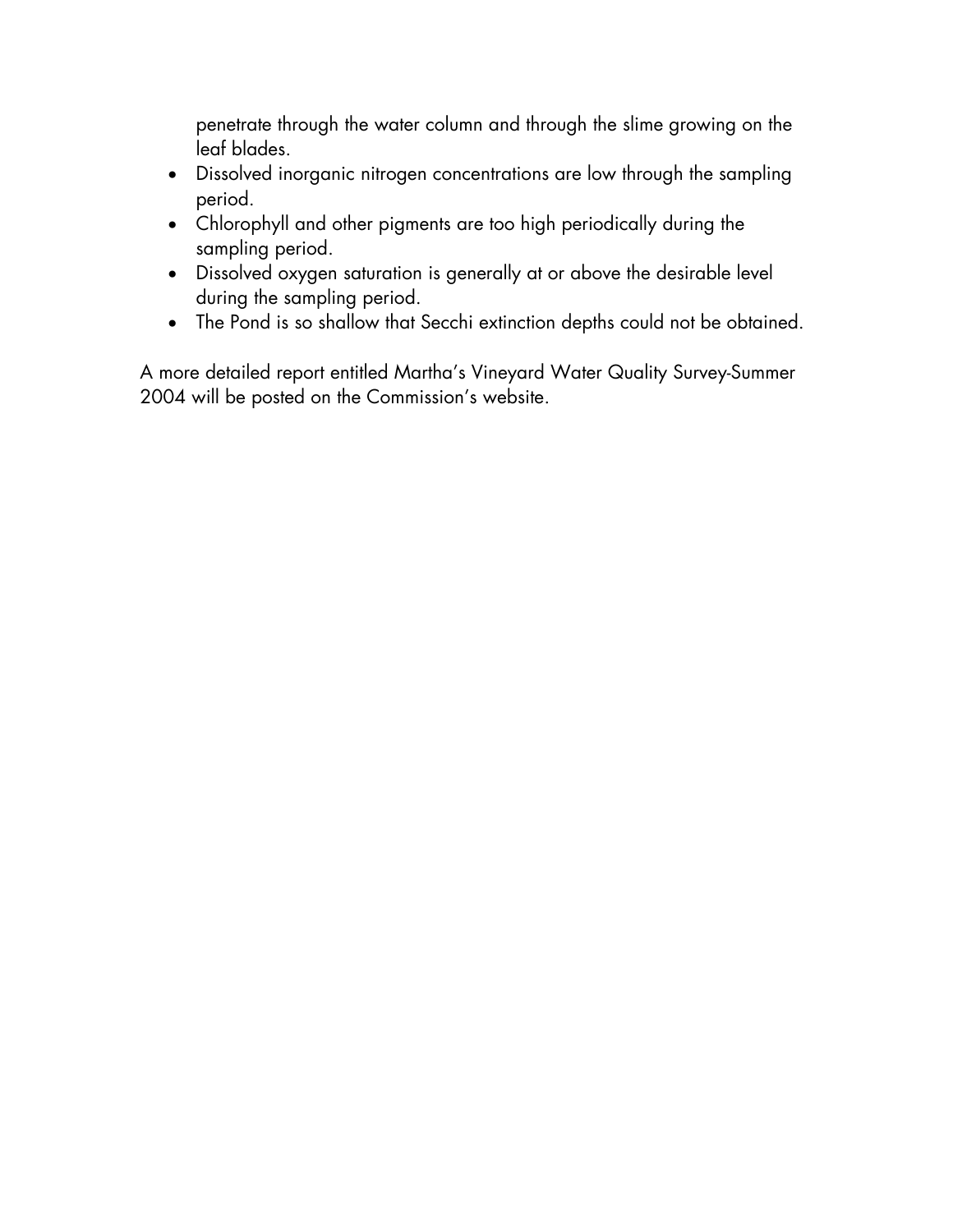#### **Lagoon Pond:**

The Lagoon Pond is fully tidal with a tide range of 1.75 feet. The Pond averages about 9 feet in depth although the West Arm probably is less than half that on average. The estimated flushing time to remove and exchange 95% of the pond water with Vineyard Sound water is 8.8 days. However, the Lagoon has a series of deep-water basins that are separated by sand bars and appear to be isolated from the main circulation pattern. This is supported by an accumulation of organic matter and deep-water anoxia in the southern most of these basins. The implications for tidal flushing are not clear.

The watershed of the Pond is approximately 3916 acres in area containing residential and some significant wastewater sources including the high school. Sewage collection along Beach Road has removed a source of nitrogen from the West Arm of the Lagoon. The MVC estimates that the Lagoon has reached its nitrogen-loading limit. Eelgrass beds declined in area by over 50% between a survey in 1995 and a follow-up in 2001.

### **In the charts, you will note the following:**

- During 2004, the Total Organic Nitrogen exceeded the zero point value (0.38 milligrams per liter) at least once at all stations over the course of the summer. TON was highest toward the portions of the Pond removed from the vigorous tidal flow at the inlet particularly Station 4 at the south end of the Pond and station 10 in the West Arm. Except for the August sampling round, stations 8 and 9 are close to the values found in Vineyard Sound.
- Dissolved inorganic nitrogen was at or better than the desirable target of 6 micromoles per liter over the course of the sampling period.
- Total pigment concentration was very variable from well above the zero point value of 10 parts per billion to well below that value. This variation reflects the onset and decline of phytoplankton blooms in the Pond. Stations 2 and 4 at the south end of the Pond once again displayed the highest concentrations.
- Secchi extinction data is only available for early August when the visibility was well above the zero point value and better than the desirable target of 2 meters.
- $\cdot \cdot$  The dissolved oxygen saturation in the deep water is also only available for the early August sampling. At that time the saturation was at or above 60%.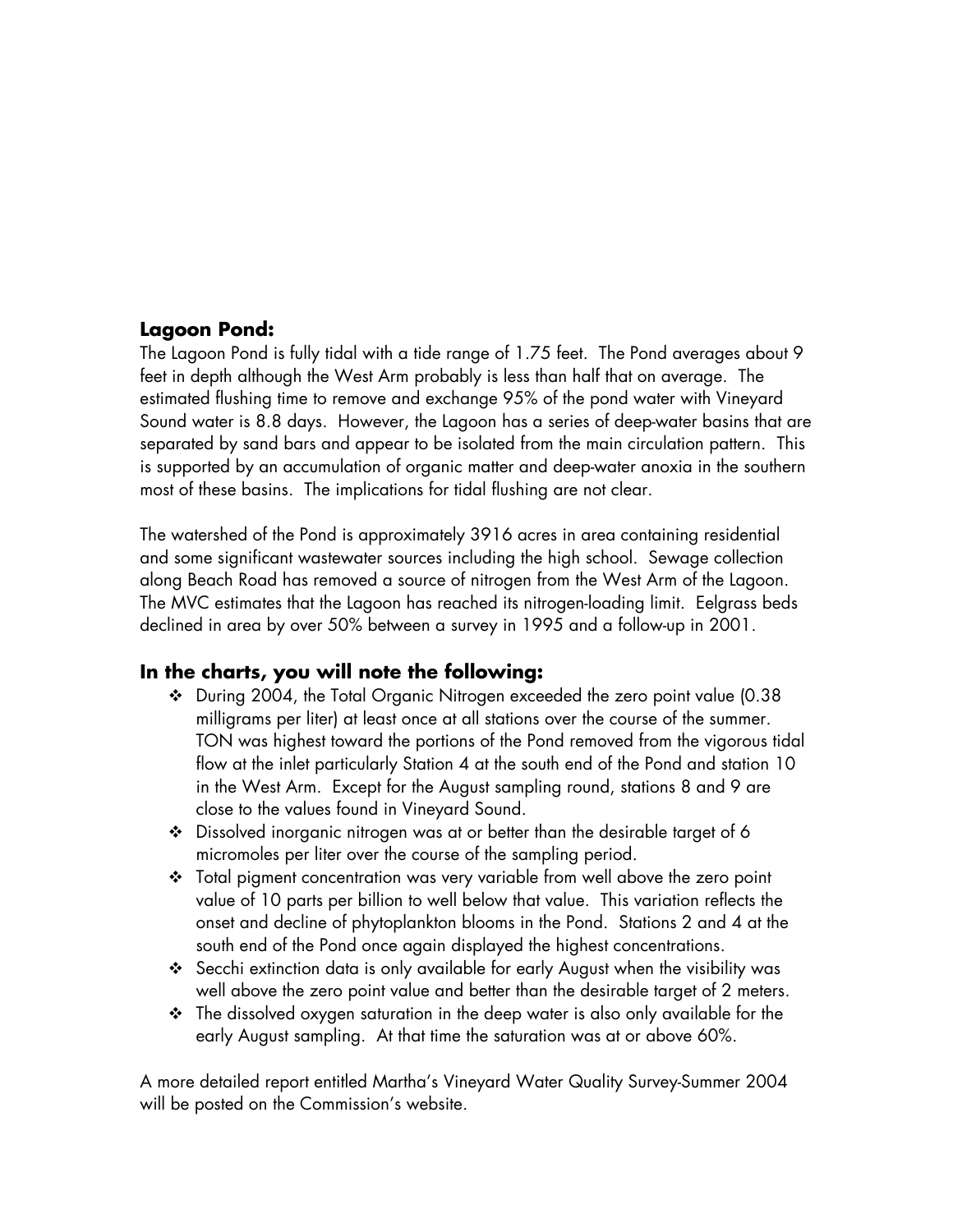# **Oak Bluffs Harbor:**

The Harbor is a 30-acre tidal water body connected to Nantucket Sound by an inlet fixed by stone jetties. The Harbor is an important mooring area and a point for passenger ferries to unload during the summer months. Sunset Lake, a 5-acre tidal water, drains into the Harbor by a 3-foot by 10-foot box culvert under Lake Avenue. The Harbor receives road runoff from a stormwater collection system that includes a large impervious area. The watershed was recently sewered removing a large nitrogen source from wastewater. Residual nitrogen still moving from the groundwater into the system may have influenced water quality in 2003. A considerable area of the watershed includes moderate density residential and will not be sewered.

The tide range recorded in 2001 averaged 1.9 feet in the Harbor and 1.84 feet in Sunset Lake (Taylor, 2003). The Harbor and Sunset Lake have a mean depth of 2.6 meters. Old water is flushed out and replaced by new, Sound water (95%) over a period of 6.5 days.

#### **In the charts, you will note the following:**

- Total Organic Nitrogen concentrations in the water column are higher than desirable throughout the study and reach or exceed the zero-point value at OBH1 on two dates and OBH3 once. OBH1 is collected from the outlet from Sunset Lake.
- Dissolved inorganic nitrogen concentrations are highest in Sunset Lake (OBH1) and at the inner end of the Harbor (OBH2). DIN is above desirable concentrations throughout July but only on July 27 does it exceed the 10 micromole per liter limit for tidal ponds.
- Chlorophyll and other pigments vary widely reflecting growth and decline of algal blooms. The concentrations are higher than desirable during the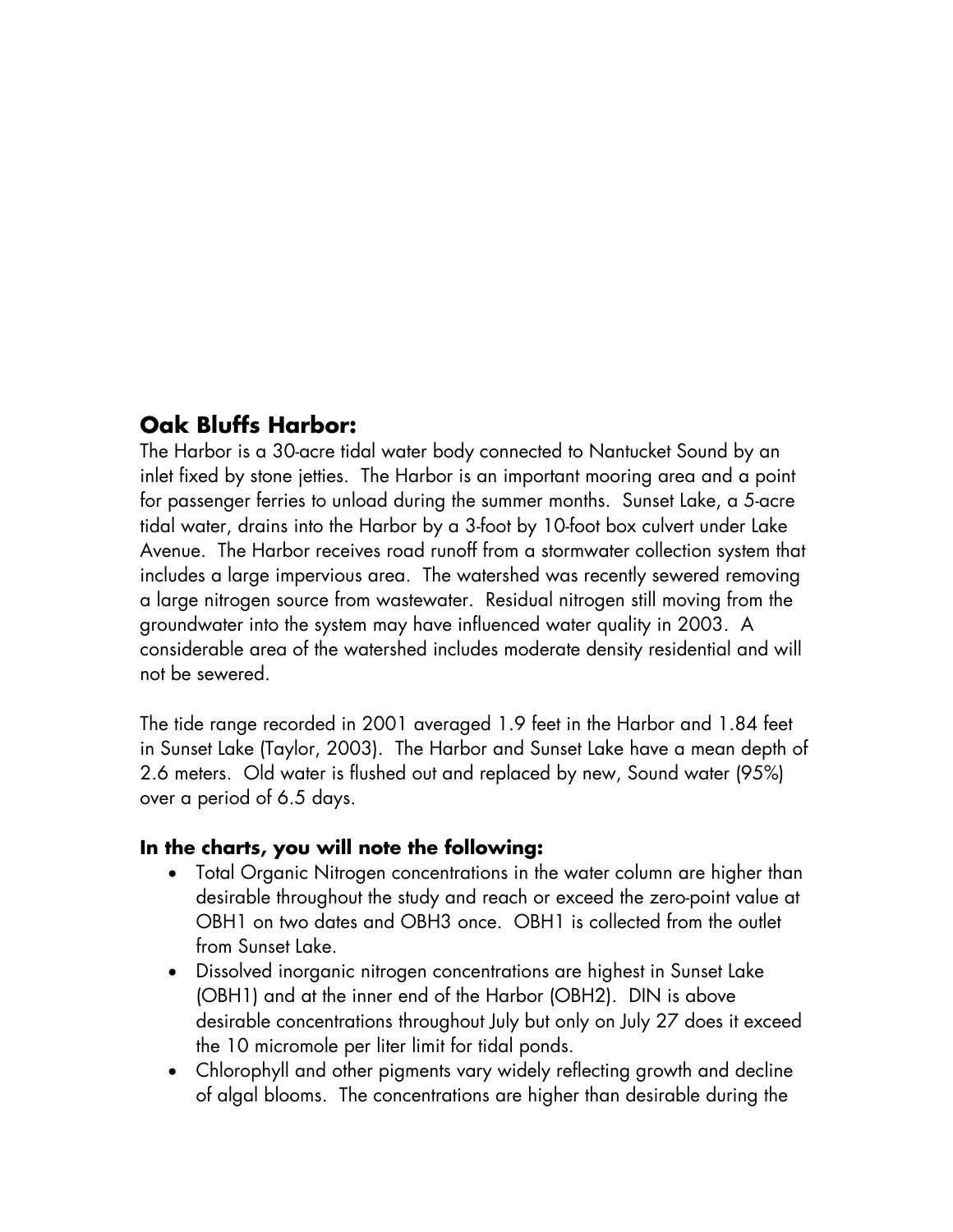sampling period and exceed the zero point value at during three of the five sampling runs.

• Dissolved oxygen saturation data and Secchi readings are collected by the School of Marine Science personnel and are not available at this time.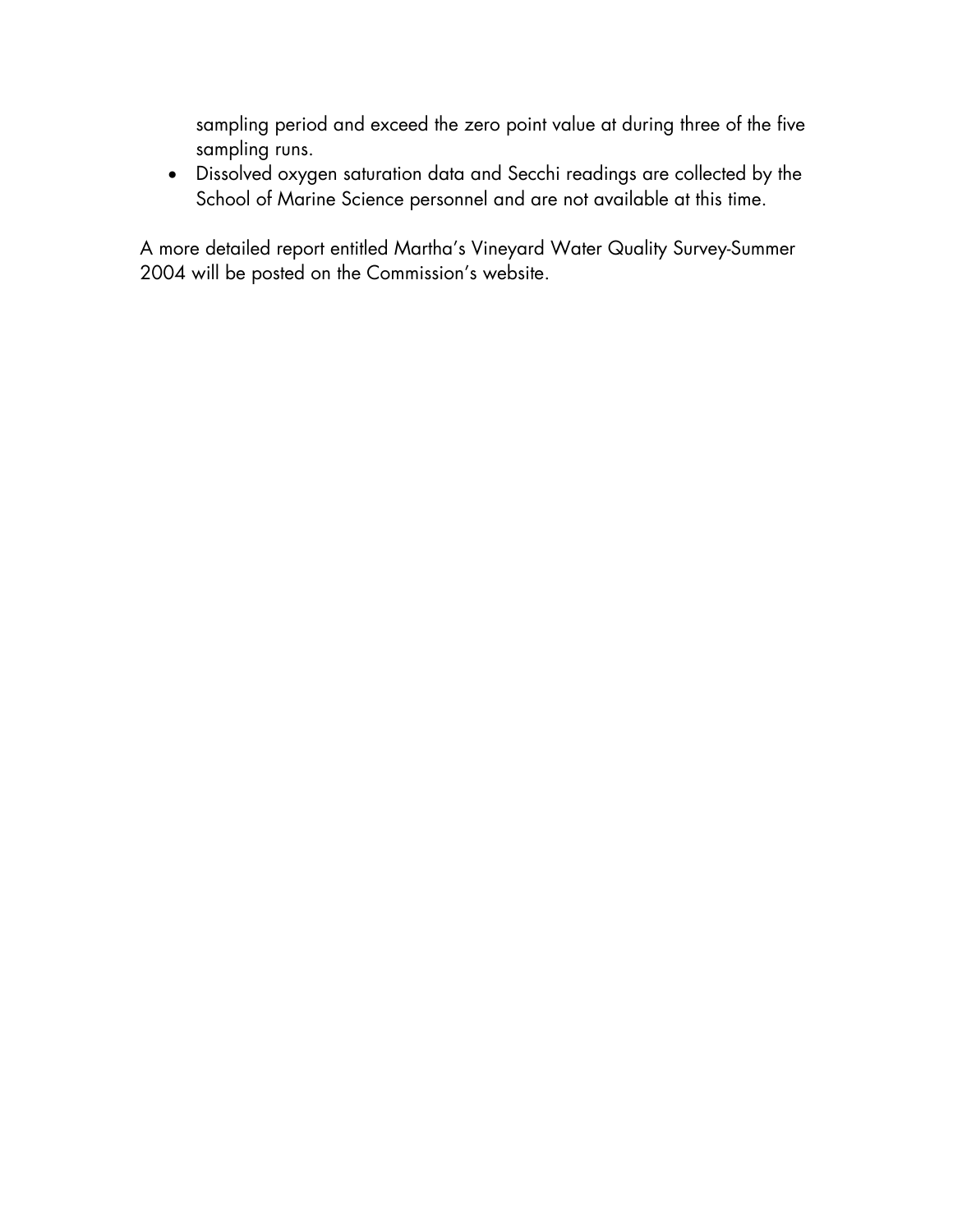## **Pocha Pond:**

Pocha Pond is a 115-acre tidal water body that is connected with Edgartown Outer Harbor and Nantucket Sound by way of a narrow elongate water body (the Lagoon) and Cape Poge Pond. The Pond is fringed by salt marsh that is particularly extensive on the inland side (300 acres, Gaines 1998). At one time, it was a fresh water body that was separated from the northern half of the Lagoon by a dike where herring access was provided.

The Pond watershed is low density residential on average but higher density in the area known as the Enos lots and toward the Wasque end of the Pond. A horse farm including hayland and pastureland is also within the watershed. The Trustees of reservations, the MV Land Bank and Sheriff's Meadow Foundation own substantial open space within the watershed.

Bottom sediment in the majority of the system is highly organic muck, becoming sandier toward East Beach, the north-to-south barrier beach that separates the Pond from Nantucket Sound. The Pond is less than 2 meters in depth throughout and probably averages somewhat less than 3 feet. The Pond produces some blue mussels and limited amounts of soft-shelled clams and quahogs. The Lagoon is deeper and with more vigorous tidal flow produces bay scallops.

### **In the charts, you will note the following:**

- Total Organic Nitrogen concentrations are higher than the desirable goal of 0.38 milligrams per liter or less. Concentrations at PCA 2 and 3 are higher than desirable reflecting excess productivity.
- Dissolved Inorganic Nitrogen concentrations are within the acceptable range although variable. The concentrations on August 25 are somewhat higher than desirable levels.
- Total Pigment concentrations are acceptable at all stations throughout the sampling period.
- Secchi readings could only be collected at station PCA1, as the rest of the Pond is too shallow. The depth when the disk was seen on the bottom is also shown providing a minimum reading. The extinction depths are acceptable at PCA1 throughout the period.
- Dissolved oxygen saturation values are mostly over or near 80% (with the exception of the July 7 values) throughout the sampling period.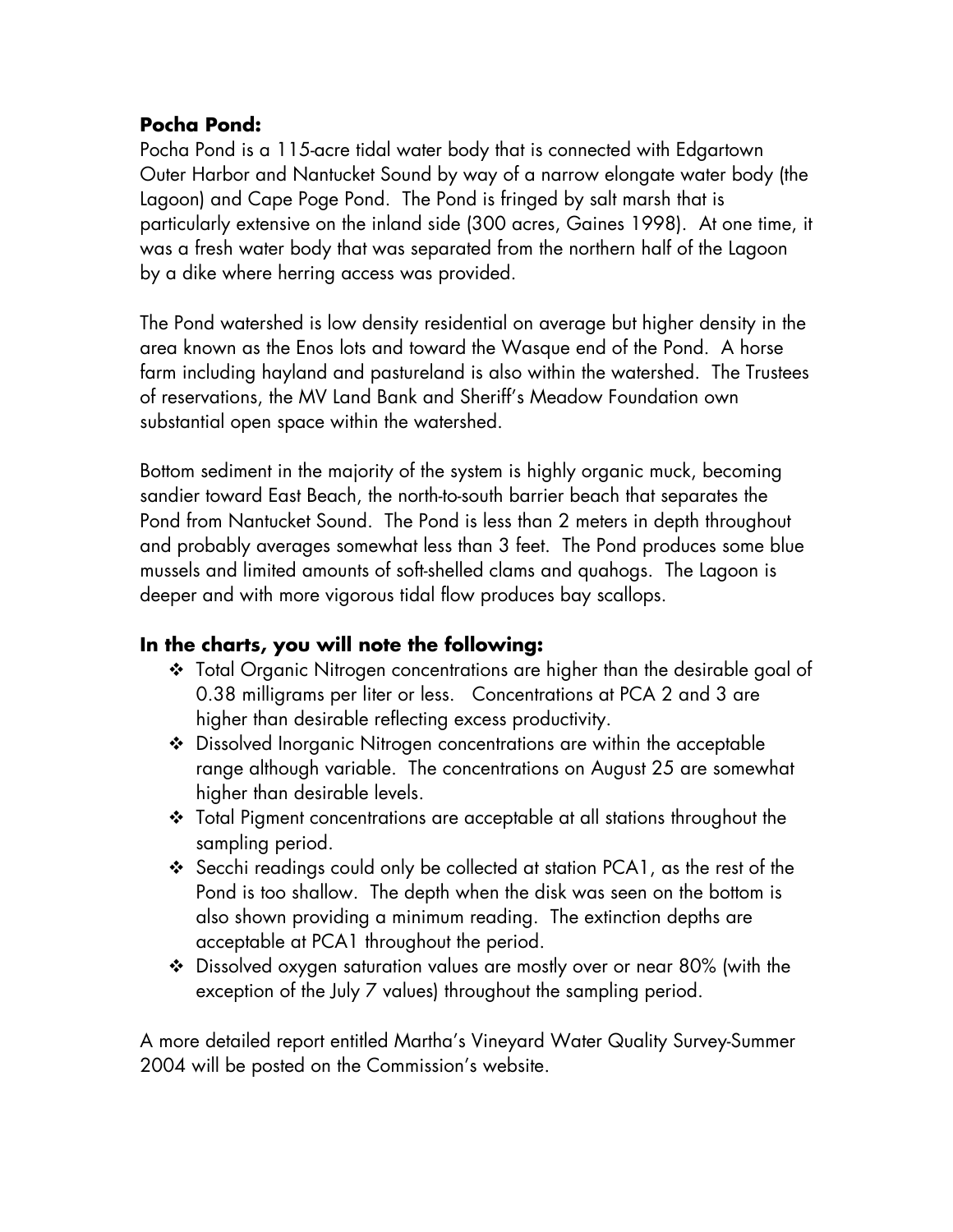## **Cape Poge Pond:**

Cape Poge Pond is a 1520-acre tidal pond that is a highly productive source of bay scallops for the Town of Edgartown. It is connected to Pocha Pond by way of a 95-acre water body called the Lagoon (Gaines, 1998).

The Pond has a tide range of about 2 to 2.25 feet (Wilcox, 2000, unpublished data). Gaines reports that about 1/3 of the pond is over 2 meters in depth and 2/3 less than 2 meters.

The Pond has extensive eelgrass beds in the water where sunlight penetration is good. Some decline was noted in the eelgrass bed area over the period from 2000 to 2002. The cause is not clear. Cape Poge also produces soft-shelled clams and quahogs.

The watershed for the system as a whole (including the Lagoon and Pocha Pond is about 1480 acres of upland, 350 acres of barrier beach and 468 acres of salt marsh (Gaines, 1998) and includes low and moderate density residential development.

### **In the charts, you will note the following:**

 Total Organic Nitrogen concentrations during 2004 are near the cutoff for eelgrass health at 0.38 milligrams per liter. The TON concentration generally increases from the inlet (POG1)to the Pocha Pond outlet(POG5). The TON value at POG2 on August 25 is significantly higher than all other results and may indicate an error in collection or analysis or other aberrant result. In general, TON values are near the desirable goal.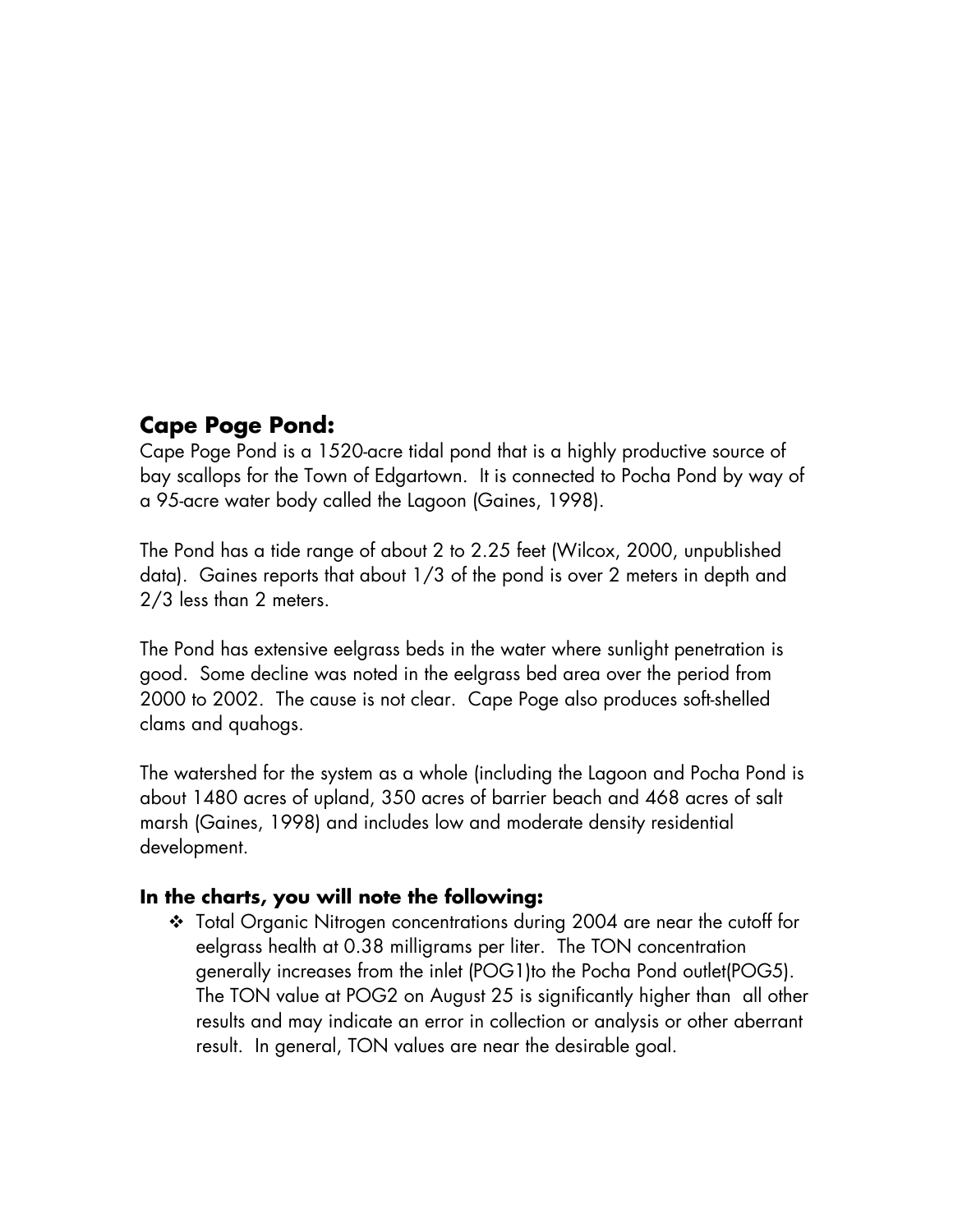- ◆ Inorganic nitrogen (DIN) is higher at the outlet from Pocha Pond and in Shear Pen Pond where confined water bodies are more influenced by the addition of DIN from groundwater or precipitation. DIN in general is low.
- \* Chlorophyll pigments concentrations are very good throughout the sampling period at all stations with the exception of POG4 on July 26.
- \* Secchi extinction depths are typically well over 2 meters throughout the sampling period indicating good light penetration. Lower values are found in the southern half of the Pond (POG4) further from the source of Nantucket Sound water.
- Dissolved oxygen saturation in the deep water is above 80% throughout the sampling period in the main body of the Pond. Saturation in Shear Pen Pond is lower reflecting the reduced tidal exchange resulting from the shoal channel connecting it to the main Pond.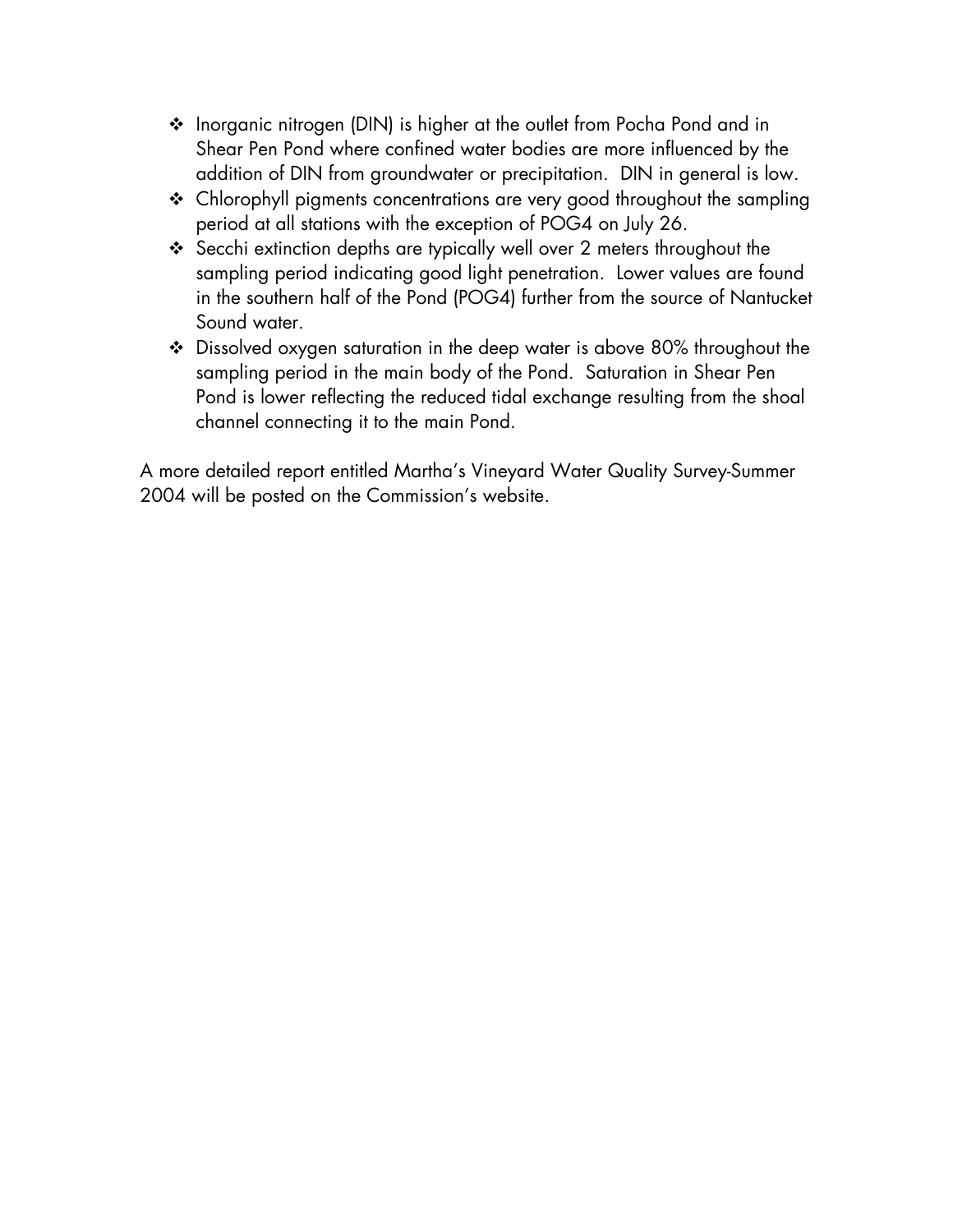## **Sengekontacket Pond:**

The watershed of Sengekontacket Pond is 4472 acres in the Towns of Oak Bluffs, West Tisbury and Edgartown. The watershed is largely residential but also includes a portion of the Vineyard Golf Club and much of the Farm Neck Golf Club. The area around Trapp's Pond is a sub-watershed to Sengekontacket and receives groundwater from the outskirts of Edgartown including part of the Edgartown Golf Club and the Upper Main Street and Vineyard haven Road commercial area.

#### **Sengekontacket physical character:**

Sengekontacket Pond is a shallow, 700-acre coastal salt pond and is connected by a culvert to Trapp's Pond a 44-acre tidal water body. Old flood tidal flat sand deposits that formed before the inlets were fixed by jetties occupy a large portion of the pond causing the average depth of the Pond to be 0.9 meters or 3 feet.

Sengekontacket is vigorously circulated by the tides that average 2 feet in range and produce a flushing rate of about 2.33 days for removal of 95% of the old pond water to the Sound.

Trapp's Pond has restricted tidal exchange due to the culvert under Beach Road. The tide range in Trapp's Pond averages 0.55 feet.

Sengekontacket Pond is an important source of bay scallops, quahogs and soft-shelled clams to the Towns of Oak Bluffs and Edgartown. There is a large population of blue crabs associated with the area around the culvert under beach Road that connects to Trapp's Pond. The eelgrass in Sengekontacket was largely lost during the late 1980's and early 1990's. The exact cause is not known although the pattern of the remaining eelgrass (found only in Trapp's Pond and in the western end of Majors Cove) implies that wasting disease may have been the cause. This disease is cause by a slime net organism and was the cause of a major die-off in the northeast during the 1930's. Eelgrass is a crucial component of the estuarine habitat that is of key importance to shellfish and juvenile finfish. The MV Commission with funding support from the Friends of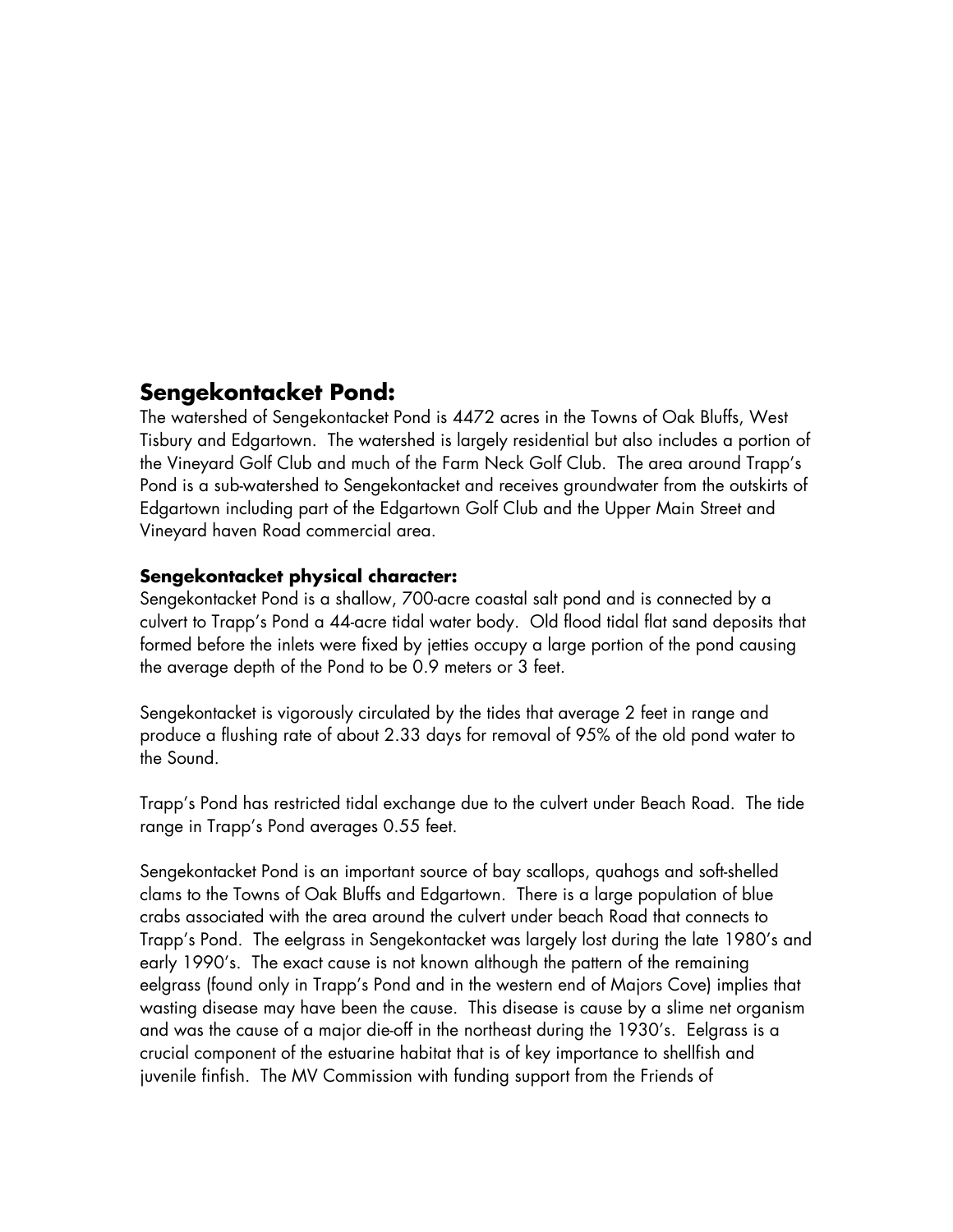Sengekontacket and the Farm Neck Foundation have conducted trial restoration projects using seed from the plants growing in Trapp's Pond.

#### **In the charts, you will note the following:**

- Dissolved inorganic nitrogen values are below guidance levels throughout the sampling period. The DIN concentration approaches the guidance value at SKT2 located off the Farm Neck Golf Club as it did in 2003.
- TON concentrations exceed the guidance limit at all sampling stations at times during the sampling period except SKT6 near the inlet.
- Pigment concentration are below the guidance specification for most stations during the sampling period with the exception of one round off the Boulevard Town landing (SKT8) and at SKT4 in Major's Cove in late July.
- The dissolved oxygen saturation in the deep water is acceptable during the sampling period.
- Because the Pond is shallow Secchi extinction depths are difficult to acquire. Depth readings to the bottom indicate that during 2004, light penetration was adequate.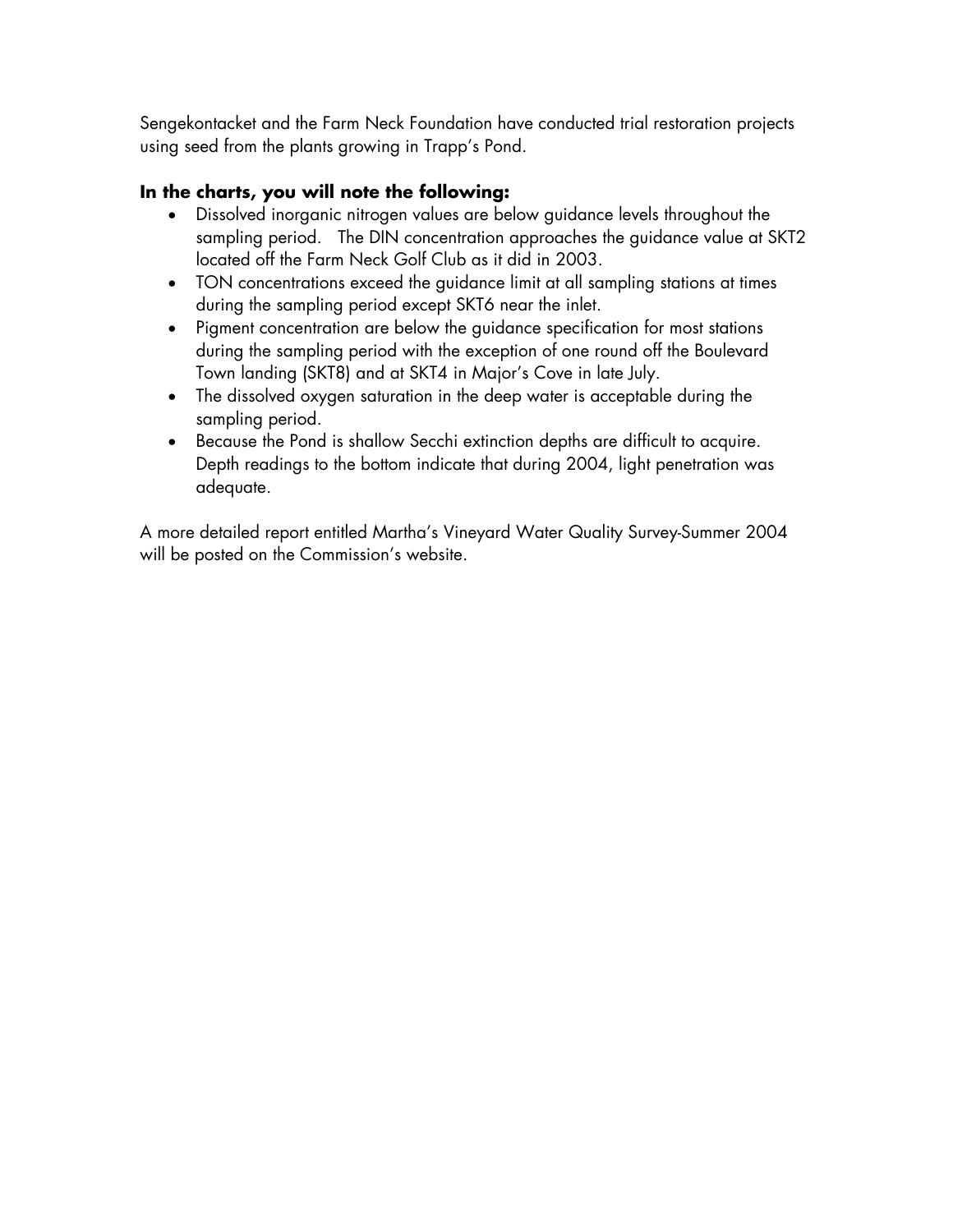#### **Tisbury Great Pond:**

This pond is very different in terms of circulation than most tidal ponds in that it is cut open to the sea periodically, remains tidal from as little as a few days to as many as a month or more and then the inlet closes and the pond gradually freshens as it receives stream and groundwater input that refills it. When the pond is open to the ocean, tidal circulation replaces the water in the pond system every 12.6 days. When the pond is closed to the ocean, the exchange time ranges from 60 days to well over 100 days. This allows the nitrogen to be circulated repeatedly into producing new generations of phytoplankton and building up large amounts of organic matter in the water column. The implications for salinity and water quality are enormous.

Including Black Point Pond and the channel connecting it to the Great Pond, the Pond covers about 800 acres in area at high pond. The elevation of the Pond may drop from this level by over 4 feet when it is connected to the ocean. The Pond area at this time is approximately 663 acres in area.

The tide range in the Pond averages about 0.6 feet. The large watershed contributes an enormous amount of fresh water that adds to the outflow to the ocean and aids in keeping the Pond open to the ocean longer than either Edgartown Great or Chilmark Ponds. In 2004, the Pond was opened to the ocean in mid-April for a total of 33 days and again on August 2 when it remained open through the September 7 sampling and continuing on through the fall for a total of 121 days.

The Pond contains oyster beds that have recently declined due to the oyster disease, dermo. The Pond also produces soft-shelled clams and a large but variable blue crab population.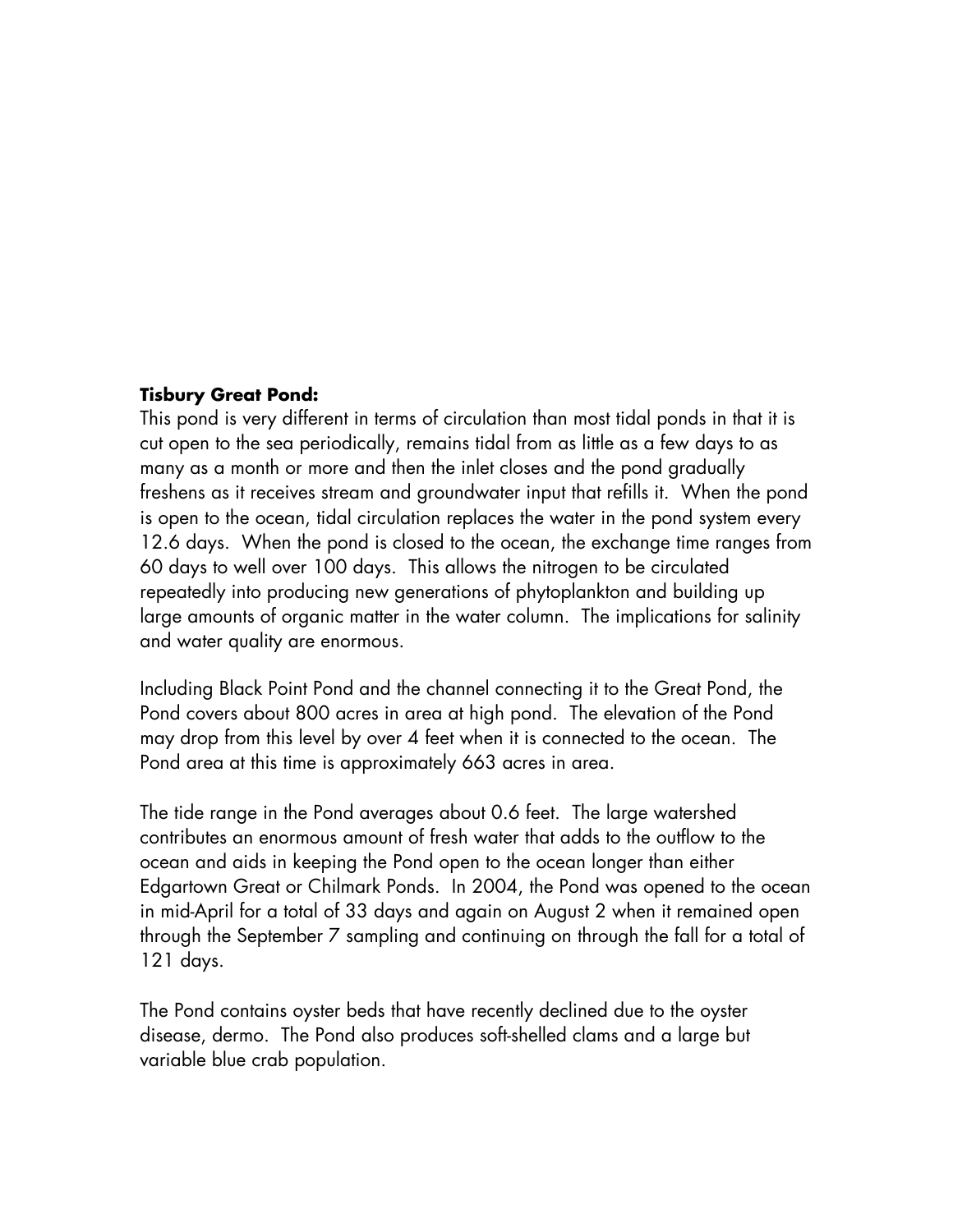### **In the charts, you will note the following**:

- During the sampling period, Total Organic Nitrogen generally decreases at all stations following the early August inlet. TON concentrations are above acceptable levels for most of the sampling period and exceed the zero point value during early to mid-August at stations TGP13 and 14.
- Dissolved Inorganic Nitrogen values are higher in the Coves (TGP10 and TGP14) nearer to the sources of fresh water discharge and lower in the main basin (TGP13). While the Pond is open, the DIN concentration at TGP10 steadily rises. This is a result of the increased input of fresh water at this station indicated by lower surface salinity (1.5 to 10 parts per thousand over the period). Fresh water input to the Pond carries nitrogen with it from the watershed.
- Chlorophyll pigments increase to levels that were well above the zero point value following the May-June inlet but drop steadily after the early August inlet as tidal circulation carries some of the phytoplankton out to sea. In general, chlorophyll concentrations are above the desirable target of 6 parts per billion.
- The Secchi extinction depth reached a low point of 1 meter at station TGP12 just before the August inlet. Following that opening, the readings increase to 1.2 meters on August 18 and 1.6 meters by September 7.
- $\cdot$  The dissolved oxygen saturation in the deeper water at both station TGP12 and 14 reaches 60% during the late July to mid-August time period. A saturation of 60% is the desired minimum value and when saturation hits 40% animals living in the Pond are stressed. When this happens during daytime measurement, it is likely that overnight the saturation values were lower. Without more data it is not clear whether the lower oxygen readings extended over a longer period. This phenomenon occurs where the deeper water is isolated from the air overnight and the oxygen in the water is gradually used up. The saturation at TGP13 remained at good levels probably due to wind circulation mixing the water column.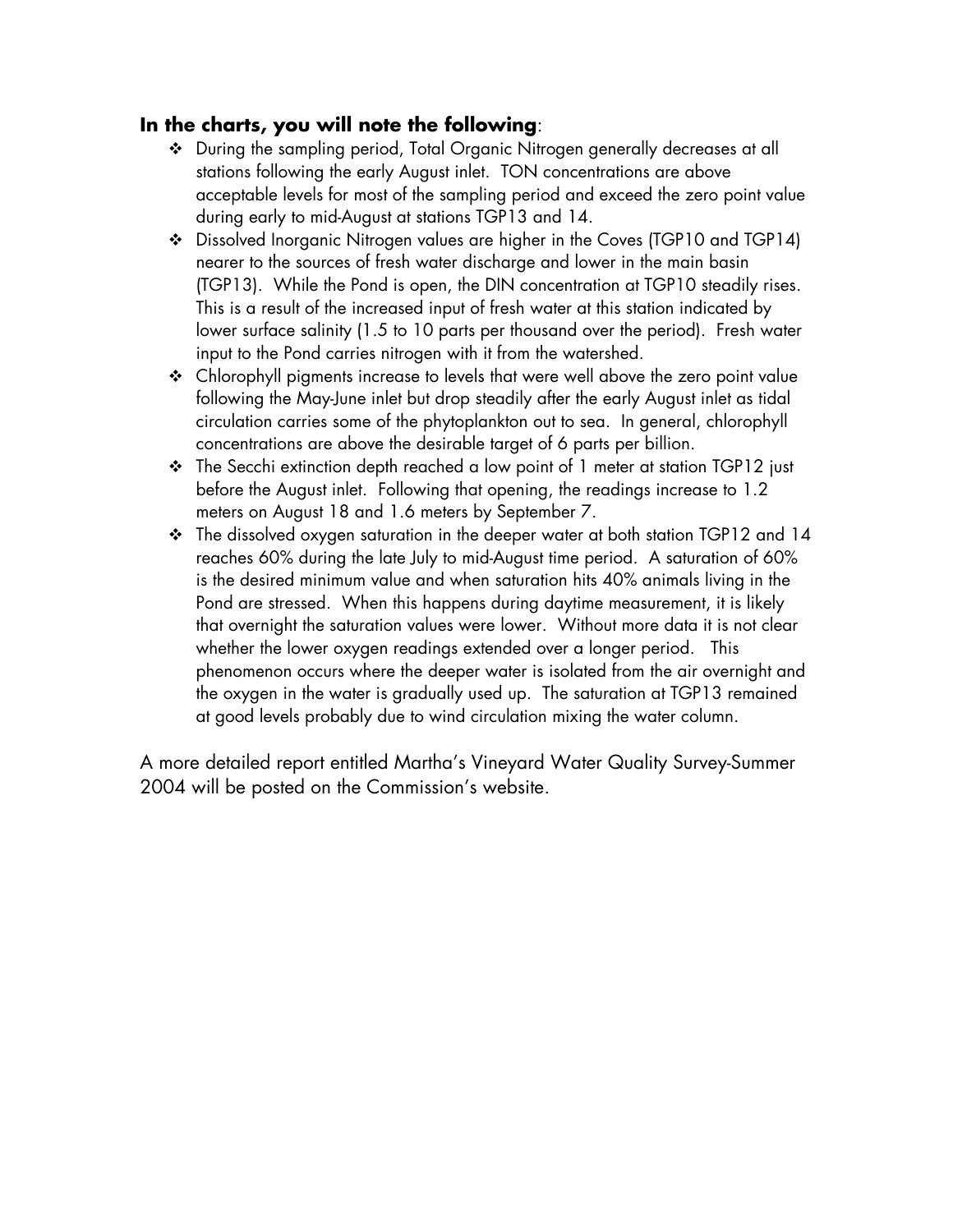## **Tashmoo Pond:**

Tashmoo Pond is a 270-acre tidal pond situated on the north shore of Martha's Vineyard. It has a mean depth of 1.3 meters (4.25 feet) but reaches maximum depth in excess of 12 feet below mean sea level. The tide range is 0.61 meters (2.0 feet) (MVC, 2003). The Pond is flushed through a man-made channel to Vineyard Sound that is stabilized by stone groins. Approximately 3.2 days are required to exchange 95% of the water in the system with Vineyard Sound.

The Pond was a fresh water body called lake Tashmoo (and still is by many) with a narrow meandering channel emptying into Vineyard Sound. Today, the tide flows through an inlet fixed by jetties that were created during a Corps of Engineers dredging project that turned the Lake to an estuarine water body.

Tashmoo pond includes a large seasonal mooring field. It is a limited source of bay scallops to the Town of Tisbury and also produces some soft-shelled clams and quahogs. There is a herring run into the Upper Pond that is fresh water.

### **In the charts, you will note the following:**

- Dissolved Inorganic Nitrogen concentrations at all stations are generally at acceptable concentrations. Station TSH4 is the outlet from Upper Tashmoo Pond, a fresh water system that carries with it nitrogen from the surrounding watershed.
- The TON concentration is elevated above Vineyard Sound values at all stations. The TON values are mostly above the desired target of 0.4 milligrams per liter throughout the sampling period.
- The concentration is higher toward the south end of the pond (TSH2S and 3) where tidal circulation is less vigorous and the fresh water input in the